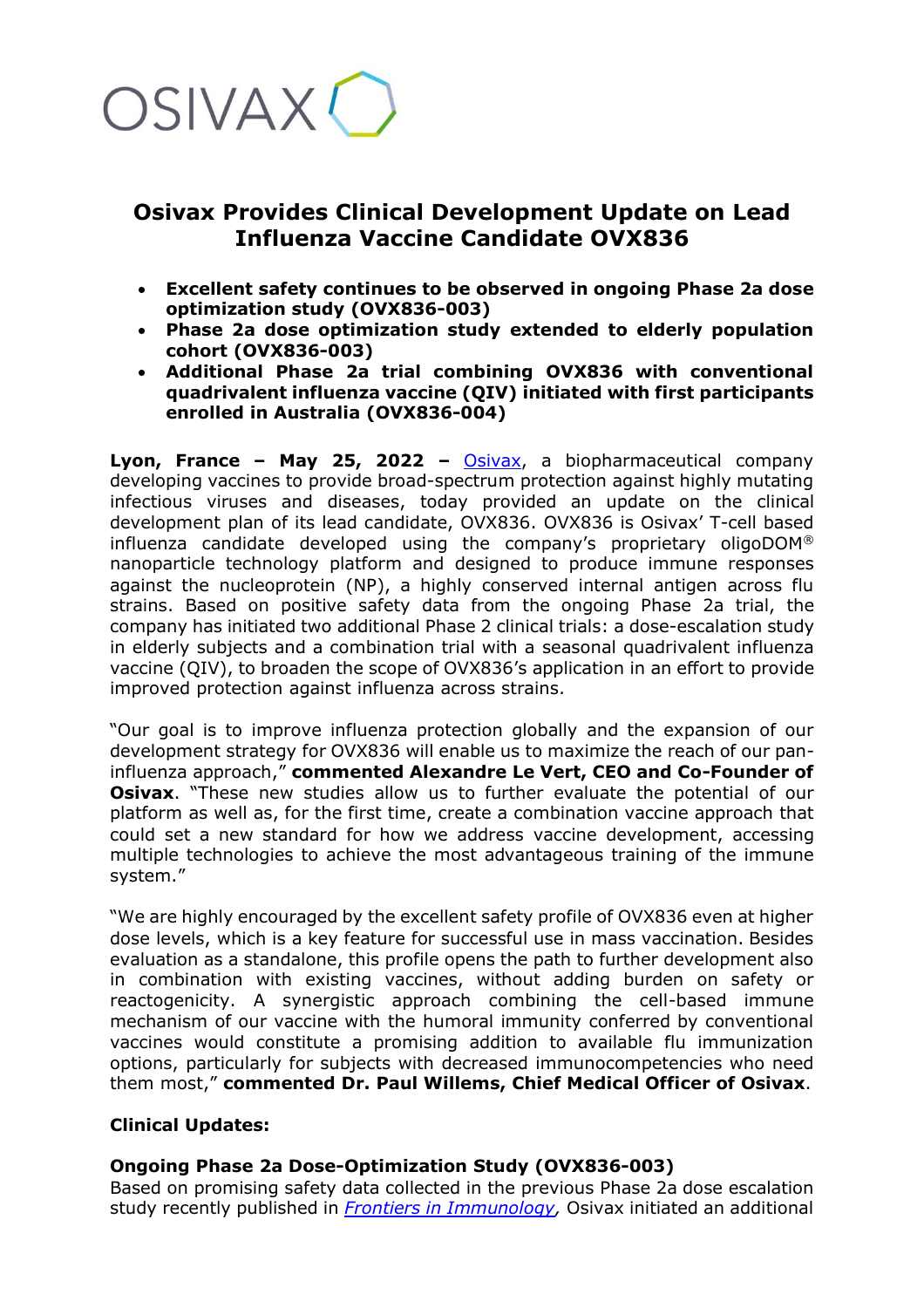

Phase 2a dose optimization trial [\(NCT05060887\)](https://clinicaltrials.gov/ct2/show/NCT05060887). This study is evaluating the immunogenicity and safety of one intramuscular administration of OVX836 at two dose-levels, 300μg and 480μg in comparison to OVX836 at 180μg and against a placebo. Osivax has now successfully enrolled a first cohort of 138 healthy adults (18-55 years old) at the Center for Vaccinology at Ghent University (CEVAC). Results are planned to be reported by the end of 2022. Excellent safety readouts at all dose levels were observed to-date and warrant further evaluation in older adults.

### **Extension of Phase 2a Dose-Optimization Study (OVX836-003)**

The ongoing dose-optimization trial has been extended to include 100 elderly participants aged 65 years and older following the same treatment scheme and procedures as the active phase of the study in subjects aged 18-55 years. The first participant has been enrolled and additional participants will be registered in the upcoming weeks.

The primary endpoints of the study include change of NP-specific IFNy T-cell activity measured by ELISpot and proportion of subjects reporting solicited local and systemic symptoms.

#### **Phase 2a Combination Trial with OVX836 and QIV Vaccine (OVX836-004)** The first participant has been enrolled in the Phase 2a clinical trial in Australia

[\(NCT05284799\)](https://clinicaltrials.gov/ct2/show/NCT05284799?term=osivax&draw=2&rank=2), combining OVX836 at 480μg with a conventional seasonal, B-cell based quadrivalent inactivated influenza virus vaccine (QIV), one of the most commonly used flu vaccines on the market. The randomized, double-blind, reference-controlled, single center, Phase 2a clinical study will evaluate the immune response generated by each vaccine individually and when coadministered to confirm the absence of immune-interference as well as potential vaccine synergies.

Healthy volunteers will be allocated to three groups of 60 participants to receive either OVX836 combined with the QIV, QIV alone or a placebo. Participants will be observed for safety and immunogenicity over a period of six months. Primary endpoints include the number of seroconversions determined using Hemagglutination-Inhibition assay for the four influenza strains contained in the Quadrivalent Influenza Vaccine as well as proportion of subjects reporting solicited local and systemic symptoms. Secondary endpoints include NP-specific IFNγ T-cell activity measured by ELISpot.

### **About OVX836**

Osivax' influenza vaccine, OVX836 targets the nucleoprotein (NP), a highly conserved internal antigen. Unlike surface antigens, NP is much less likely to mutate, providing a broader and more universal immune response. Osivax' oligoDOM® technology enables the design and production of recombinant version of the NP which self-assembles into a nanoparticle, thus triggering powerful T-and B-cell immune responses. OVX836 has shown promising safety, immunogenicity, and efficacy in preclinical and clinical trials (Phase 1 and Phase 2a).

### **About Osivax**